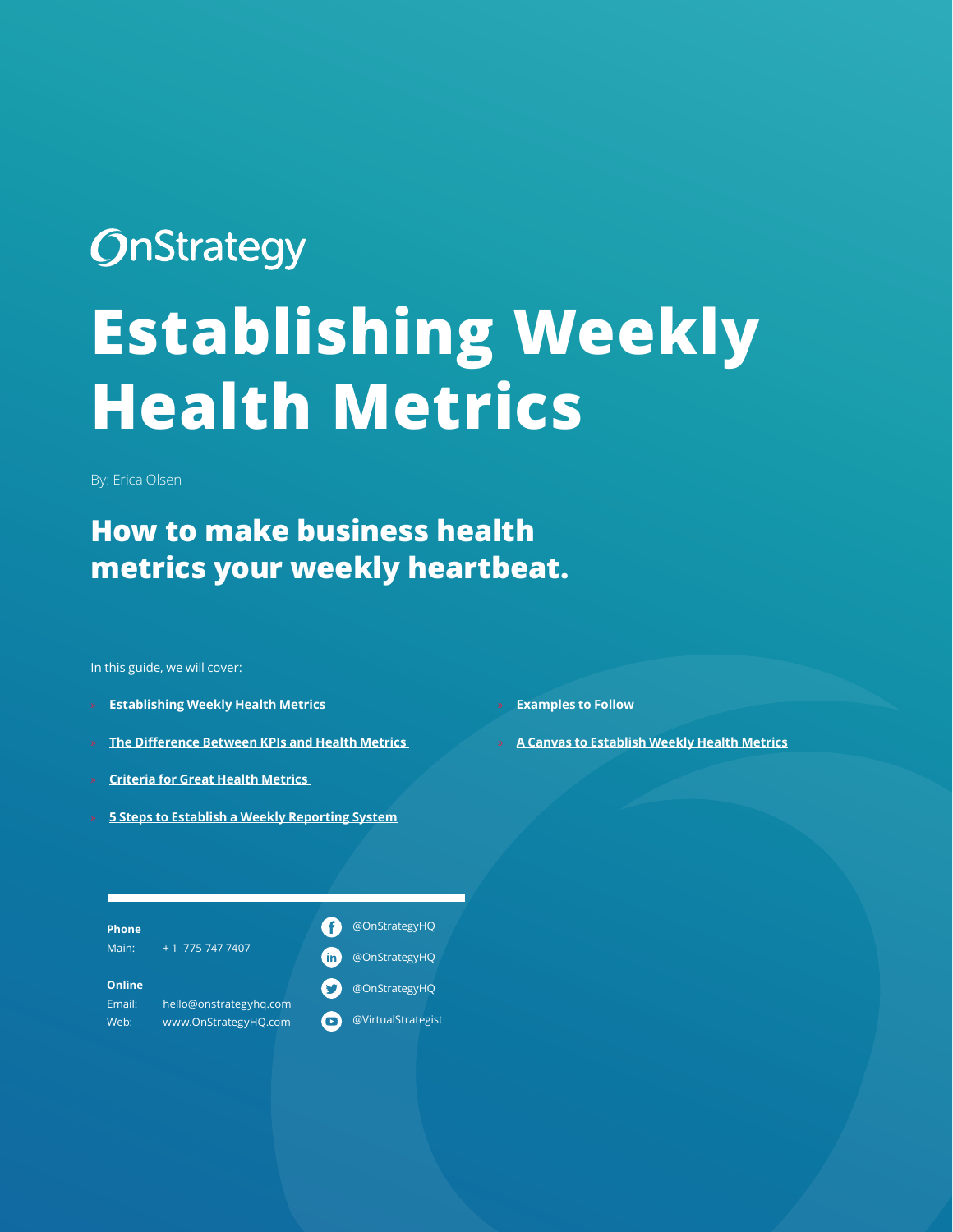### <span id="page-1-0"></span>**Establishing Weekly Health Metrics**

Gone are the days of annual planning and quarterly strategy reviews! It's time to shift to weekly management of KPIs that keep your finger on the pulse and set your team's priorities for the week. Imagine what your weekly team meetings would look like with results leading the conversation and action happening for the week to impact those results. Use this guide to achieve the following:

- **1. Identify 7-10 mission-critical, leading metrics.**
- **2. Put a system and process in place to gather weekly data.**
- **3. Provide visibility to your team to align around action.**

After all, a strategic plan is fundamentally a plan for growth. Developing a thoughtful growth strategy can be a difficult exercise and, as always, this guide intends to make it easier. Use the Growth Canvas as a worksheet to build yours.

#### **The Importance of Health Metrics**

Health metrics are best described as a business's vital signs, much like physical vital signs. With the accelerated pace of business today, it's imperative that leaders have a regular view of indicators that tell the health and vitality of your organization. It's particularly important in this period of uncertainty and chaos as you lead your team and set priorities.

How time and resources are used is the difference between surviving and thriving. A clear set of metrics that tell you if your business is healthy or getting sick is the only way to determine what the right priorities are and what can wait.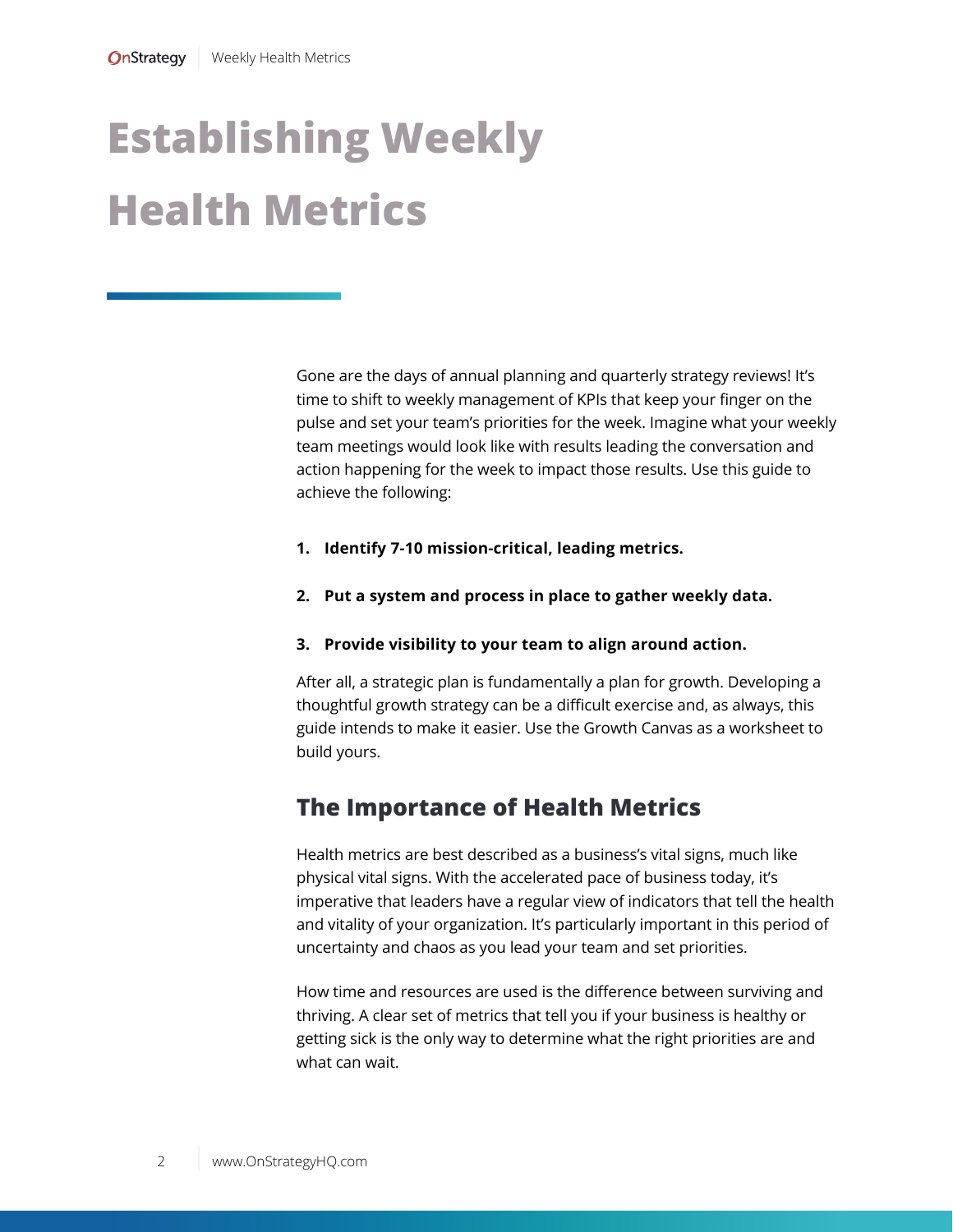### <span id="page-2-0"></span>**Is There a Difference Between Health Metrics and KPIs?**

Honestly, health metrics really are key performance indicators with a twist. The twist is an important one though: Shift your focus from growth to viability. To do that, think differently in the following three aspects:

- **1. Think mission-critical drivers instead of traditional lagging metrics.**  Meaning, you want to see early warning signs to allow you to take action quickly. (Example: Operational breakeven)
- **2. Jettison target setting in favor of thresholds.** Meaning, instead of putting forth an aspirational goal, you are communicating good organizational performance is staying above a threshold.
- **3. Get rid of glam metrics.** Glam metrics are those numbers that make everyone feel good, but in no way drive business performance. (Example: Facebook likes)

#### <span id="page-2-1"></span>**Criteria for Great Health Metrics & Targets**

In a perfect world, health metrics meet the following criteria. Do apply these as loose guidelines instead of mandates as each business is unique and different!

- » **Critical, Not Nice to Have:** Is critical to the viability of your organization.
- **Reportable Weekly:** Can be reported weekly. Monthly is ok, but most need to be weekly.
- » **Data Source:** The data is easily pulled and available.
- » **Controllable:** Your team can directly impact the number.
- » **Comprehensive:** The set of health metrics need to align to your strategic priorities and cover all aspects of the business.
- » **Thresholds Instead of Targets:** Based on historical performance, you know the number you must not fall below.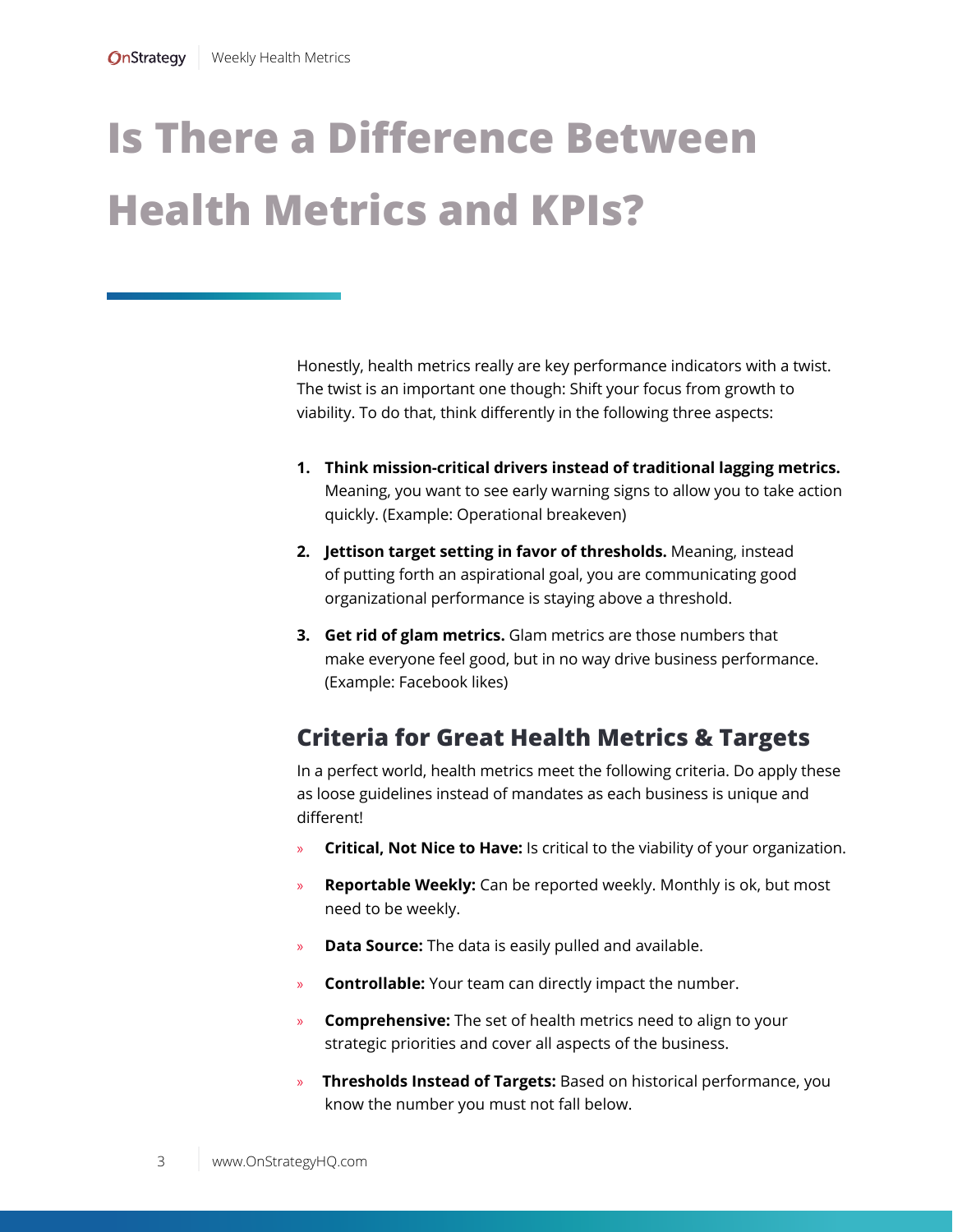## <span id="page-3-0"></span>**5 Steps to Establish Your Health Metrics & Reporting System**

#### **01 Identify Metrics**

The shift here is to really look at financial metrics that indicate viability not profit creation.

#### **Clarify Calculations, Past Performance, & Threshold**

This is the area with the most leading metrics related to health. Steer away from glam metrics to focus on those that actually lead to new business.

**03**

**02**

#### **Set Up Data Source & Data Capture**

Determine who, where and how the data will be pulled every week. TIP: Don't worry about automation, go with manual for now.

**04**

#### **Land a Reporting System**

We strongly advocate for a management tool, such as the OnStrategy App, to collect the data and use it to deliver weekly dashboards.

**05**

#### **Report & Take Action Weekly**

Use the MetricMonday Guide to stand up a weekly team review and prioritization session!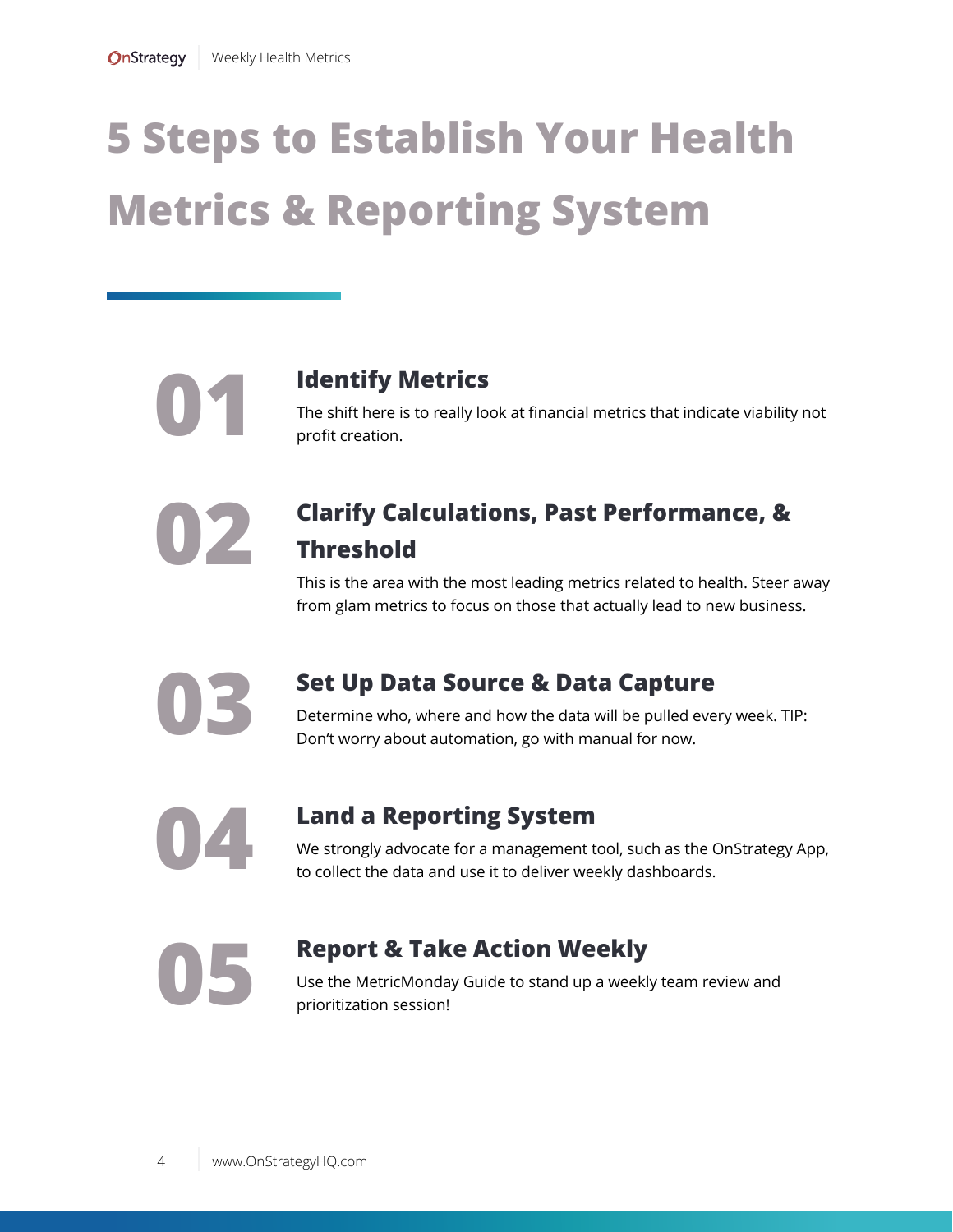### <span id="page-4-0"></span>**Examples to Follow**

As every organization is unique, it is impossible to create a list that is all encompassing. Use the following to prompt your thinking for how you might apply these examples in your business. Here are some specific tips organized by broad strategic priority areas:

#### **Financial Viability**

The shift here is to really look at financial metrics that indicate viability not profit creation.

#### **New Customer Acquisition**

This is the area with the most leading metrics related to health. Steer away from glam metrics to focus on those that actually lead to new business.

#### **Current Customer Retention**

Managing a current client base is very company specific. Work on finding metrics that you can watch weekly instead of the standard monthly metrics.

#### **Operational Efficiency**

Remembering these are intended to be health metrics not operational stats, it's important to just pull out those that are directly leading indicators of team and resource efficiency.

#### **Team Health & Wellness**

Probably the hardest of the bunch to measure, consider putting new methods in place to take a temperature check of your team's health.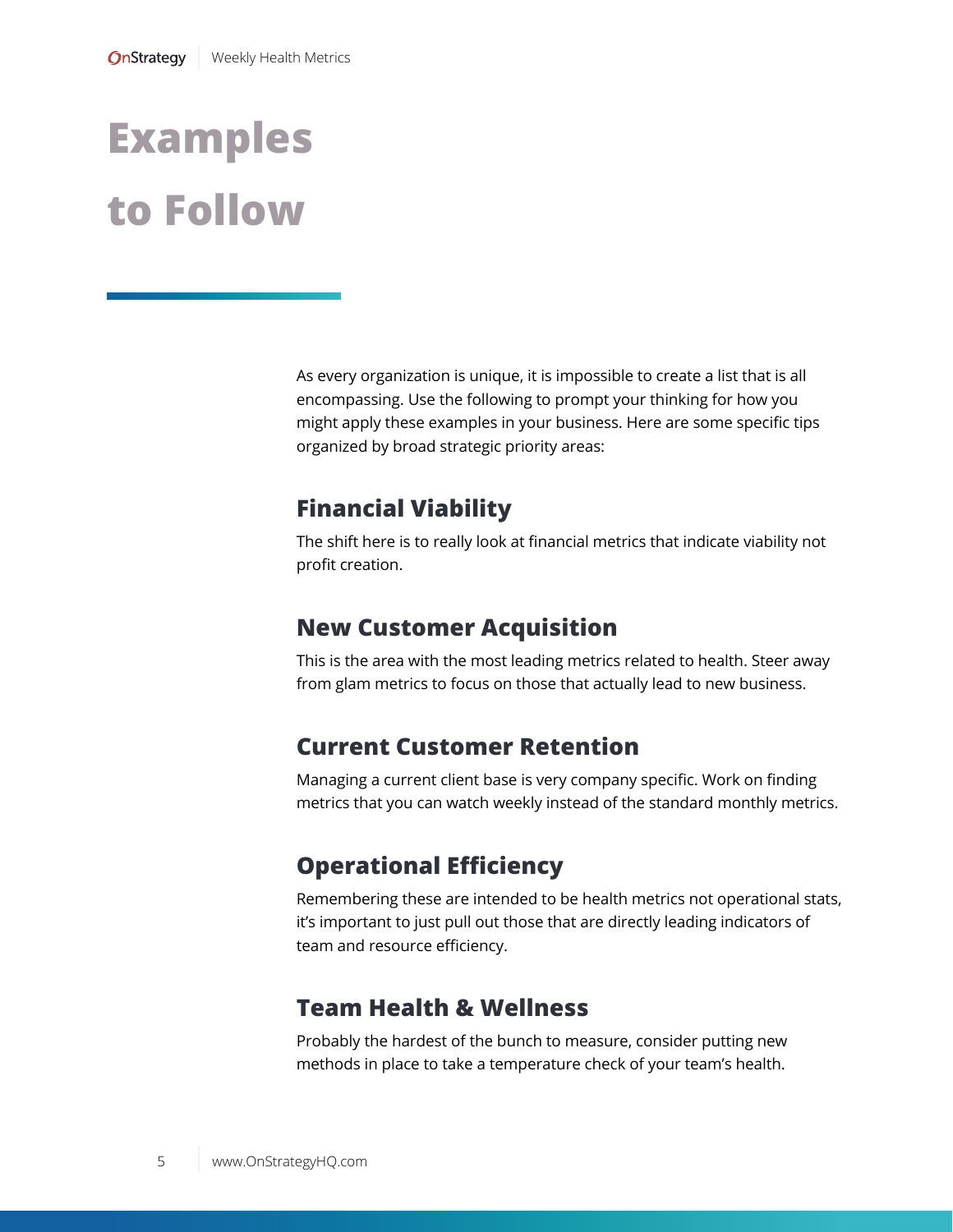| <b>STRATEGIC PRIORITIES</b>                           | <b>HEALTH METRICS</b>                                                                                                       |  |  |  |
|-------------------------------------------------------|-----------------------------------------------------------------------------------------------------------------------------|--|--|--|
| FINANCIAL<br><b>VIABILITY</b>                         | » Operating Surplus/Gap (Revenue - Operating<br>Expenses)                                                                   |  |  |  |
|                                                       | » Cash Reserves                                                                                                             |  |  |  |
|                                                       | » New Sales Revenue to Goal or Previous Month (New<br>revenue acquired in the period)                                       |  |  |  |
| <b>NEW CUSTOMER</b><br><b>ACQUISITION</b>             | » Website Traffic (CAUTION: This can be a glam metric)                                                                      |  |  |  |
|                                                       | » New Leads (Number generated by marketing<br>activities)                                                                   |  |  |  |
|                                                       | » SEO/ Ad /Social Campaign Conversion (Number of<br>new leads by campaign)                                                  |  |  |  |
|                                                       | » Sales Growth Year-to-Date (Month-over-month<br>change in new revenue or deals)                                            |  |  |  |
|                                                       | » Qualified Leads (Number in the pipeline that meet<br>predetermined qualifications and have a high<br>likelihood to close) |  |  |  |
|                                                       | » Dollars in Pipeline (Total contract value of qualified<br>leads)                                                          |  |  |  |
|                                                       | » Lead-Conversion or Close Rate (Number of leads/<br>number of new customers)                                               |  |  |  |
| <b>CURRENT</b><br><b>CUSTOMER</b><br><b>RETENTION</b> | » Committed Customers (Number of active, contracted<br>customers)                                                           |  |  |  |
|                                                       | » Engaged Customers (Based on purchase frequency<br>or product use)                                                         |  |  |  |
|                                                       | » Retention Rate (# of customers at end of a month--#<br>of new customers/# of customers at beginning of the<br>month)      |  |  |  |
|                                                       | » Backlog (Dollars contracted but not used)                                                                                 |  |  |  |
| <b>OPERATIONAL</b><br><b>EFFICIENCY</b>               | » Delivery Times (Committed time to delivered)                                                                              |  |  |  |
|                                                       | » Sprint Commitments (% of tasks delivered to those<br>committed)                                                           |  |  |  |
|                                                       | » Error Rates (% of defective product to total)                                                                             |  |  |  |
|                                                       | » Billable Hours (% of time spent delivering work to<br>total)                                                              |  |  |  |
|                                                       | » 1:1s Held (Number of 1:1s to number of employees)                                                                         |  |  |  |
| TEAM HEALTH &                                         | » Sentiment Check (Weekly 1-question survey)                                                                                |  |  |  |
| <b>WELLNESS</b>                                       | » Goals/OKRs on Track/Achieved (% of items on track<br>or achieved across all staff)                                        |  |  |  |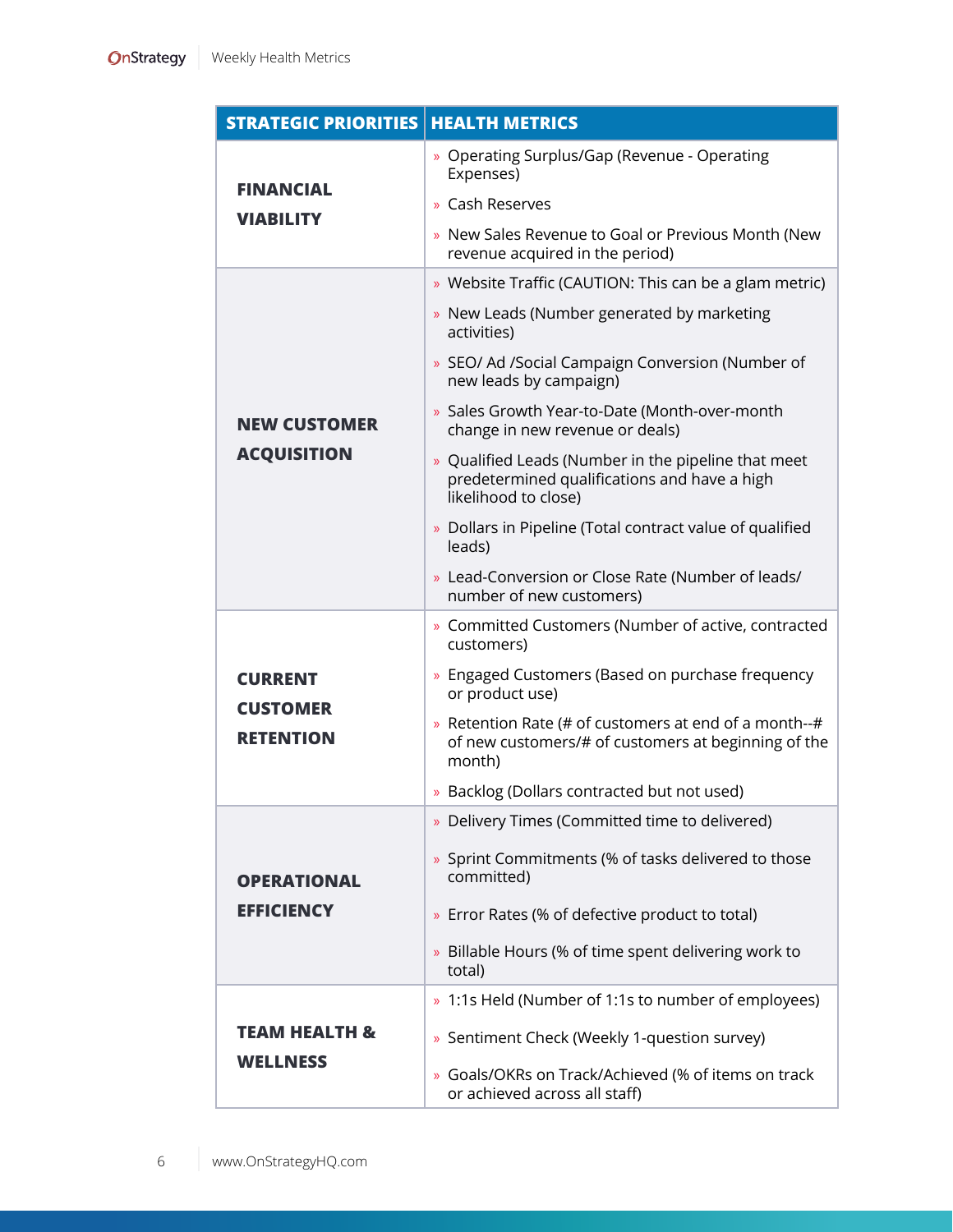### **Weekly Health Metric Canvas**

**Org Name:** 

**Complete these two steps:**

1. Identify 7 health metrics 2. Outline the parameters for weekly management

**Date:**



Identify 7-10 health metrics to manage weekly.

#### **2 Outline Parameters**

Outline data source, champion, threshold, and previous averages.

<span id="page-6-0"></span>

| Identify metric. Why is it a health metric? | What is the data source? | Who is the metric owner/champion? | What is the threshold for concern? | What is the previous annual average? |
|---------------------------------------------|--------------------------|-----------------------------------|------------------------------------|--------------------------------------|
| 1                                           |                          |                                   |                                    |                                      |
| 2                                           |                          |                                   |                                    |                                      |
| 3                                           |                          |                                   |                                    |                                      |
| 4                                           |                          |                                   |                                    |                                      |
| 5                                           |                          |                                   |                                    |                                      |
| 6                                           |                          |                                   |                                    |                                      |
| 7                                           |                          |                                   |                                    |                                      |